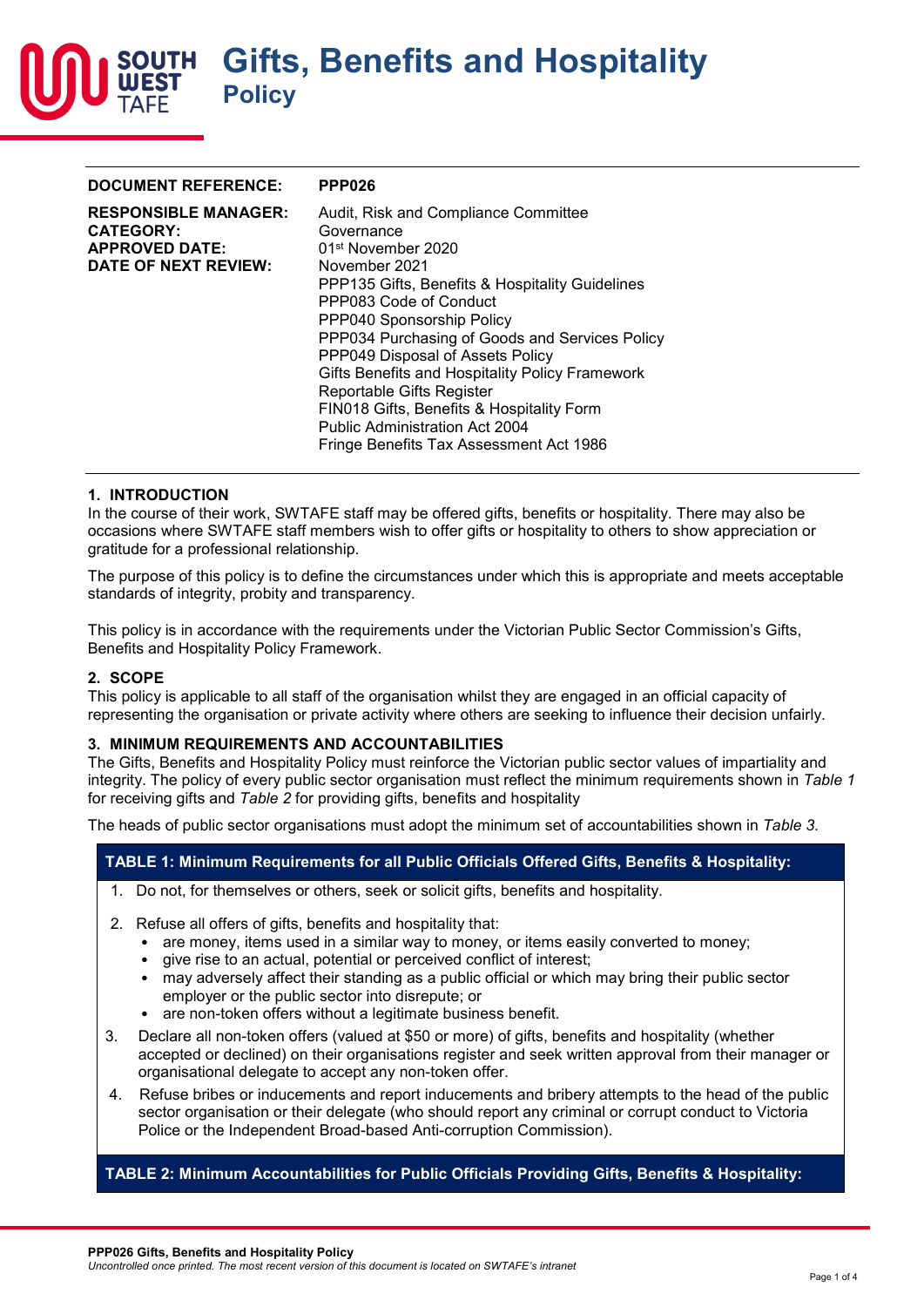- 1. Ensure that any gift, benefit and hospitality is provided for a business purpose in that it furthers the conduct of official business or other legitimate organisational goals, or promotes and supports government policy objectives and priorities.
- 2. Ensure that any costs are proportionate to the benefits obtained for the State, and would be considered reasonable in terms of community expectations.
- 3. Ensure that when hospitality is provided, individuals demonstrate professionalism in their conduct, and uphold their obligation to extend a duty of care to other participants.

## **TABLE 3: Minimum Accountabilities for Heads of Public Sector Organisations**

### **Heads of public sector organisations:**

- 1. Establish, implement and review organisational policies and processes for the effective management of gifts, benefits and hospitality that comprehensively address these minimum accountabilities.
- 2. Establish and maintain a register for gifts, benefits and hospitality offered to public officials that, at a minimum, records sufficient information to effectively monitor, assess and report on these minimum accountabilities.
- 3. Communicate and make clear within the organisation that a breach of the gifts, benefits and hospitality policies or processes may constitute a breach of binding codes of conduct and may constitute criminal or corrupt conduct, and may result in disciplinary action.
- 4. Establish and communicate a clear policy position to business associates on the offering of gifts, benefits and hospitality to employees, including possible consequences for a business associate acting contrary to the organisation's policy position. This must take into consideration any whole of Victorian Government supplier codes of conduct.
- 5. Report at least annually to the organisation's audit committee on the administration and quality control of its gifts, benefits and hospitality policy, processes and register. This report must include analysis of the organisation's gifts, benefits and hospitality risks (including repeat offers from the same source and offers from business associates), risk mitigation measures and any proposed improvements.
- 6. Publish the organisation's gifts, benefits and hospitality policy and register on the organisation's public website (applies only to organisations with an established website). The published register should cover the current and the previous financial year.

# **4. CODE OF CONDUCT**

This policy shall be read in conjunction with *PPP083 Code of Conduct Policy*, which sets general standards for SWTAFE employees concerning professional behaviour requirements, including acceptance of gifts or favours.

# **5. OFFERS OF GIFTS, BENEFITS AND HOSPITALITY**

# **5.1 TYPES OF OFFERS**

A **token offer** is an offer of a gift, benefit or hospitality that is of inconsequential or trivial value to both the person making the offer and the individual. It may include promotional items such as pens and note pads, and modest hospitality which would be considered a basic courtesy.

A **non-token offer** is an offer of a gift, benefit or hospitality that is, or may be perceived to be by the recipient, the person making the offer or by the wider community, of more than inconsequential value. All offers worth more than \$50 are non-token offers and must be recorded on a gift, benefit and hospitality register (except for specific offers received by a person employed in a Victorian Government school, as defined under 'token offer').

A **Ceremonial Gift** is an official gift from one organisation to another organisation. Ceremonial gifts are provided as part of the culture and practices of communities and government, within Australia or internationally. Ceremonial gifts are the property of SWTAFE, irrespective of value, and are to be accepted by Personnel on behalf of and Transferred SWTAFE. The receipt of Ceremonial Gifts must be declared.

A **Gift of Appreciation** is an offer from or on behalf of a parent, carer or student(s) made to members of the Teaching Service (only), intended to express appreciation of the teacher's contribution to the education of a student or students. Where the estimated value is \$50 or less, the Gift of Appreciation is considered Token and does not need to be declared. A gift with an estimated or actual value above \$50 is considered Non-Token and must be declared. For further information please see the Gifts, Benefits & Hospitality Guidelines.

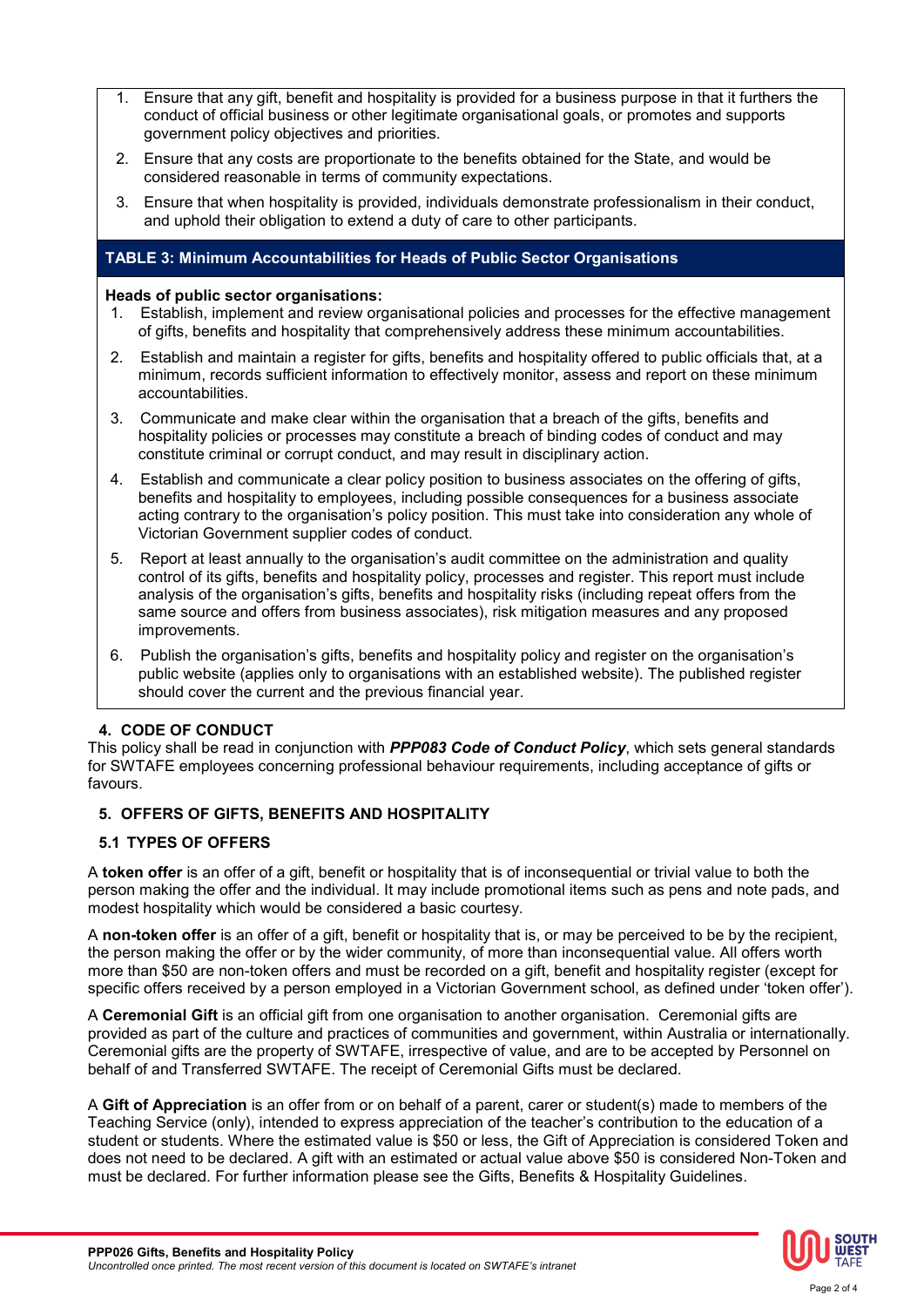# **6. THANKS IS ENOUGH CAMPAIGN**

The retention by Recipients of Non-Token offers is not prohibited; an offer that has a legitimate business benefit can be accepted. However, all Personnel are encouraged to adopt a 'Thanks is Enough' approach when responding to offers of gifts, benefits or hospitality.

'Thanks is Enough' is a desired standard for all SWTAFE employees when responding to offers of gifts, benefits and hospitality; ensuring impartiality in decision making with business or suppliers.

The approach means that a simple thank you is all employees need from businesses or suppliers to show their appreciation.

To find out more about how using 'Thanks is Enough' can support the management of gifts, benefits and hospitality offers, including information to support local businesses and suppliers, see: 'Thanks is Enough' FAQs.

For more information on the accepting and refusing of gifts, benefits and hospitality please see *PPPXXX Gifts, Benefits & Hospitality Guidelines*

### **7. DEFINITION OF TERMS**

| Asset register                                          | is the register of assets held or managed by a department or public body under the<br>Financial Management Act 1994. Significant gifts accepted on behalf of the public sector<br>organisation or the State of Victoria should be recorded on the asset register.                                                                                                                                                                                                                                                                                                                                                                                                                                                                                         |
|---------------------------------------------------------|-----------------------------------------------------------------------------------------------------------------------------------------------------------------------------------------------------------------------------------------------------------------------------------------------------------------------------------------------------------------------------------------------------------------------------------------------------------------------------------------------------------------------------------------------------------------------------------------------------------------------------------------------------------------------------------------------------------------------------------------------------------|
| <b>Audit, Risk &amp; Compliance</b><br><b>Committee</b> | responsibilities usually include assuring the adequacy of the organisation's risk<br>management framework, operational performance of business units, and integrity of<br>management reporting.                                                                                                                                                                                                                                                                                                                                                                                                                                                                                                                                                           |
| <b>Benefits</b>                                         | These items include preferential treatment, privileged access, favours or other advantage<br>offered to an individual. They may include invitations to sporting, cultural or social events,<br>access to discounts and loyalty programs, and promises of a new job. The value of<br>benefits may not have definitive monetary value, but as they are valued by the individual,<br>they may be used to influence the individual's behaviour.                                                                                                                                                                                                                                                                                                               |
| <b>Bribes</b>                                           | are money or other inducements given or promised to employees to corruptly influence the<br>performance of their role. Bribery of a public official is an offence punishable by a<br>maximum of ten years imprisonment.                                                                                                                                                                                                                                                                                                                                                                                                                                                                                                                                   |
| <b>Business Associate</b>                               | An external individual or organisation with which SWTAFE has, or plans to, establish<br>some form of business relationship, or who may seek commercial or other advantage by<br>offering gifts, benefits or hospitality.                                                                                                                                                                                                                                                                                                                                                                                                                                                                                                                                  |
| <b>Ceremonial Gifts</b>                                 | An official gift from one organisation to another organisation. Ceremonial gifts are<br>provided as part of the culture and practices of communities and government, within<br>Australia or internationally. Ceremonial gifts are usually provided when conducting official<br>business with delegates from another organisation or representatives of foreign<br>governments.<br>Ceremonial gifts are the property of the organisation, irrespective of value, and are to be<br>accepted by Personnel on behalf of and Transferred to SWTAFE, as required by the<br>Victorian Public Sector Commission's Gifts, Benefits and Hospitality Policy Framework.<br>The receipt of ceremonial gifts should be declared in the Register, irrespective of value, |
| <b>Conflicts of Interest</b>                            | but do not need to be published.                                                                                                                                                                                                                                                                                                                                                                                                                                                                                                                                                                                                                                                                                                                          |
| Actual conflict of interest                             | There is a real conflict between an employee's public duties and private interests.                                                                                                                                                                                                                                                                                                                                                                                                                                                                                                                                                                                                                                                                       |
| Potential conflict of interest                          | an employee has private interests that could conflict with their public duties. This refers to<br>circumstances where it is foreseeable that a conflict may arise in future and steps should<br>be taken now to mitigate that future risk.                                                                                                                                                                                                                                                                                                                                                                                                                                                                                                                |
| Perceived conflict of interest                          | the public or a third party could form the view that an employee's private interests could<br>improperly influence their decisions or actions, now or in the future.                                                                                                                                                                                                                                                                                                                                                                                                                                                                                                                                                                                      |
| <b>Declaration</b>                                      | The documented disclosure of an offer and the Recipient's decision, which includes all<br>pertinent details to enable the Authorised Delegate to assess the Recipient's decision.                                                                                                                                                                                                                                                                                                                                                                                                                                                                                                                                                                         |
| <b>Employees</b>                                        | are the directors, chief executive and all other employees of a public sector organisation.                                                                                                                                                                                                                                                                                                                                                                                                                                                                                                                                                                                                                                                               |
| Gifts                                                   | are the free or heavily discounted items, intangible benefits or hospitality exceeding<br>common courtesy that are offered to employees in association with their work. They may                                                                                                                                                                                                                                                                                                                                                                                                                                                                                                                                                                          |